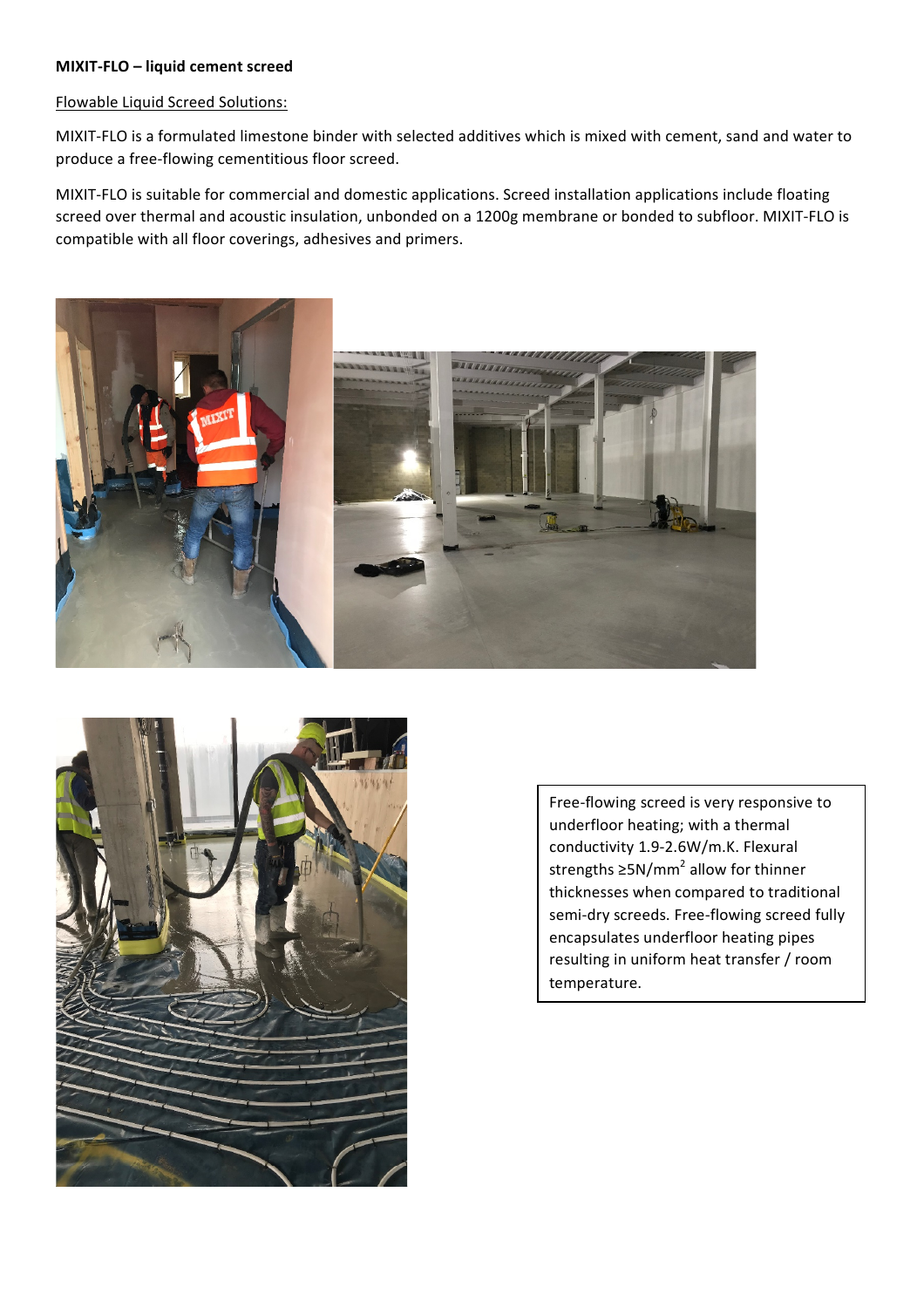## Dappling

To achieve a smooth finish after levelling use a T-bar to dapple the screed in two passes to produce a smooth surface finish. The first pass should be heavy enough to create a small wave and remove any bubbles in the screed. The second is a light dapple pass across the surface, perpendicular (90 degrees) from the first pass to achieve final finish.

*Video of Progressive Dappling screed (file to large to email)* 

## Curing

Immediately after the surface has been finished by dappling, the Longcure curing agent is applied. The recommended rate is 1L per 5-6m<sup>2</sup> using suitable equipment. A surface treated with the curing agent is initially white in order to easily identify the coated areas. After drying the coating is transparent.



Key Benefits of MIXIT FLO screed

- Drying times MIXIT FLO is suitable to receive non-moisture sensitive floor finishes between 7-14 days. Underfloor heating can be commissioned after 10 days to force dry / speed up drying time. For non-heated floors Ideal drying conditions  $(20^{\circ}C/65\%RH)$  ensures screed is dry in 21 days. A hygrometer can check moisture is below 0.5% prior to installing moisture sensitive floor finishes.
- Superior flexural & compressive strengths (C25/F5); MIXIT FLO can be installed thinner than semi-dry screeds. 30mm cover to underfloor heating pipes
- No reinforcement required. Traditional semi-dry screeds require D49 & 65mm thickness (domestic)
- Free-flowing screed fully encapsulates heating pipes resulting in uniform heat transfer
- Excellent thermal conductivity (up to  $2.6W/m.K$ ) faster room heating and cooling
- Lower running costs for underfloor heating systems when using MIXIT FLO
- MIXIT FLO is pump applied directly to floor. Up to 1500m<sup>2</sup> can easily be installed in 1 day
- Large floor areas without joints -150 $m^2$  and 100 $m^2$  for underfloor heating bays